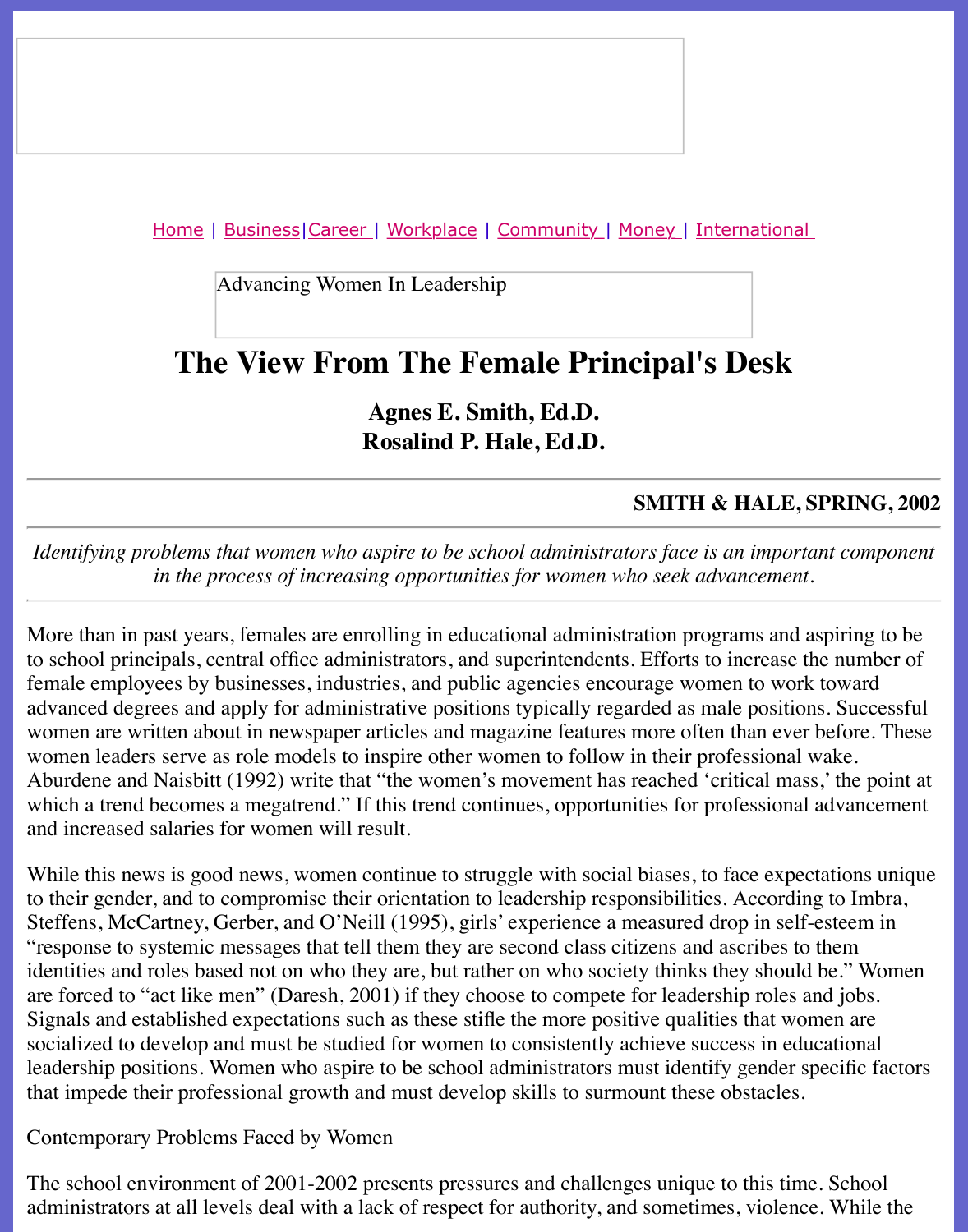numbers of women in school administrative positions are increasing, these challenges present problems for women appointed to traditional male roles. Among the challenges women school administrators face in today's times are differing expectations from those with whom they work, a feminine orientation to life, and leadership qualities that differ from those of men.

The authors of this article interviewed sixteen female colleagues from five different school districts about the challenges faced by women school administrators. One of the most striking conclusions drawn from stories of these principals is that sometimes parents, students, and teachers hold different expectations for women administrators than for male administrators. For example, participants interviewed for this study described situations when they felt that parents unhappy with circumstances at school approached them as though they were easier to intimidate than male principals. When interviewed, one female principal described a confrontation with a parent who tried to intimidate her. The father tried unsuccessfully to have the principal change his son's consequences for a disciplinary incident from off-campus suspension to on-campus suspension. He resorted to yelling and threatening to call school board members if the principal did not comply with his request. The female principal countered his arguments with a calm and forceful resolve. When the father left the principal's office, he was heard to remark to his son, "I thought I could change her mind, son, but she's as tough as a man."

Students tend to view female principals as easier to manipulate than male principals. One of the participants in this study described working with two male students in a disciplinary situation during her first year as principal. As the two students left the principals' office. She overheard one student remark to the other, "I don't believe it. She's as tough as Mr. Jones." (Mr. Jones was the former principal.)

One participant in this study noted the resistance she encountered from other women when she was first appointed principal. An older female teacher frustrated with changes in the school lashed out at the female principal saying, "Who do you think you are? We've never had to work with a woman as boss before." This principal described much less resistance from male teachers on her staff than from female teachers.

Another participant in this study described a situation in which a male custodian sought the advice of a male teacher, because the custodian did not expect the female principal to have knowledge of certain information. The situation centered on a task the principal assigned the custodian. She asked him to weed and prepare flowerbeds for spring. When the custodian had a question about where to place the bedding plants, he asked a male teacher who, in turn, asked the principal. The custodian explained that he did not think a female would know much about gardening or plants.

A third female principal interviewed about challenges women administrators face today told of a parent who called the superintendent to ask that a man be appointed principal when the administrative vacancy was advertised. Tallerico (2000) suggests that women in traditional male leadership roles are "given less leeway to make mistakes and that this pressure and scrutiny can lead to high turnover."

Another problem women in school administrative positions face is an orientation to life that is different than men. Carol Gilligan (1992) studied all major development theories from the perspective that the theories perpetuated a bias against women. Gilligan asserted the two main points "that women are typically different in their basic orientations to life and that existing psychological theories devalue the female orientation." The notion is raised by Imbra, et.al, (1995) that women may value ideas based on their cultural, racial, and moral beliefs, while resisting ideas valued by society.

One of the secondary female principals, the first woman assigned to the top administrative position where she was principal, recounted changes she initiated in the teaching staff. She hired highly effective teachers who coached as a secondary responsibility, while her male predecessors had always hired highly effective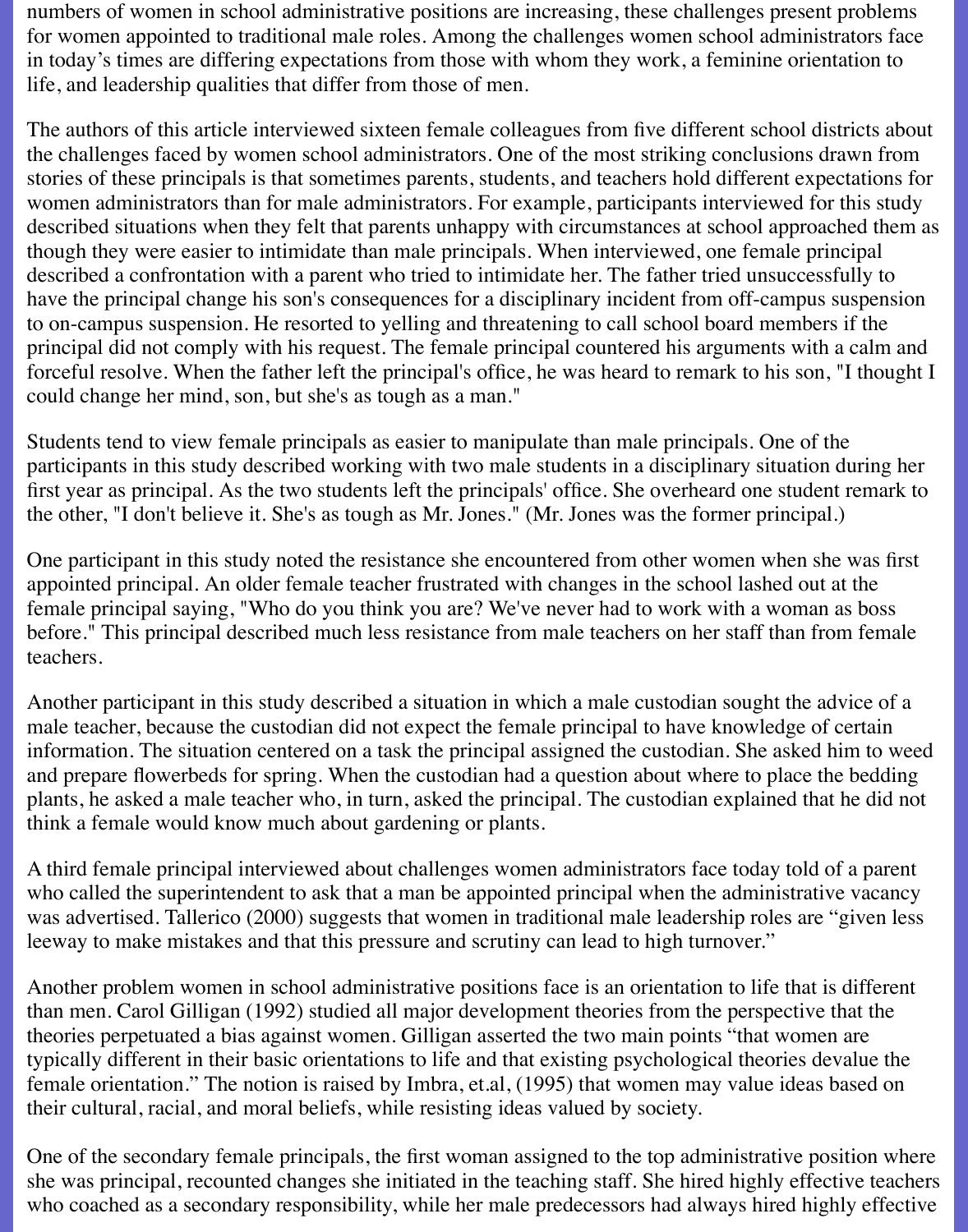coaches who could teach if they had to.

Albino (1992) suggests that female leaders must learn how to develop and use work strategies, because women often perceive risk as potential for failure, while men perceive risk as potential for success. Two of the female principals interviewed by the authors said that although they were encouraged to apply for a newly created assistant superintendent's position, they didn't because they were afraid of failure, while their male principal colleagues readily applied expressing a 'nothing to lose' attitude.

A third contemporary problem faced by women school administrators relates to leadership skills different from their male counterparts that women exhibit. Helgesen (1990) states that while similar in many ways, male and female leaders are very different in others. Helgesen's study is significant because of the emphasis on what organizations, such as schools and public agencies, can learn from the ways women lead. For example, Helgesen proposes that females appreciate mail as a way to enhance collaboration and connect with others, while males see it as interference.

## Action Skills for Success

Women appointed to school administrative positions are more than just professional employees. Very often, these women also are mothers, wives, and housekeepers. Each of these roles, if done well, requires full-time effort. The demanding pace of their days and the contemporary problems they face requires that women hone skills and learn strategies to help them cope and achieve success in administrative positions.

One of the most important strategies that women can develop is to internalize the thought that they are not all things to all people. The stereotypical and traditional role for women imagined women who prepared all the meals and washed all the clothes. This role is not possible for women who need to survive in a school administrative position with a schedule that demands a minimum 10-hour workday. Married women administrators, and particularly married with children women administrators, need to establish clear understandings about shared responsibilities with their families. Ludwig (1987) identified four major attributes that women who realize success in administrative positions possess. The ability to set priorities is one of these critical attributes. Successful women administrators develop a list of priorities and refuse to allow non-productive tasks to take precedence over tasks high on their list.

Another strategy that helps women to cope with the responsibilities of an administrative position is to achieve balance in their lives and daily activities. Time for exercise, adequate rest, social activities, and hobbies should be included in the day. All too often, women allow the responsibility of children and housekeeping duties to consume time that should be set aside for exercise or rest. The most experienced principal interviewed by the authors strongly encourages other women to claim the first 20 to 30 minutes each day when they arrive home for themselves. She calls this time her 'time to rejuvenate' and states that she uses these minutes to nap or simply rest quietly. When questioned about how she managed this quiet time when her own children were pre-school age, she said that time for mother to rest was established as a permanent habit in her household. Her children understood that mother's time to rest was not to be imposed upon.

Delegation is an important skill for all administrators, especially women. Women school administrators who distribute responsibility for the many different assignments in a school accomplish three purposes. Firstly, the workload is shared. Deadlines are met and products are better when many people, instead of one individual, contribute to the final product. Secondly, teachers and support employees asked to help with special assignments have a chance to understand other viewpoints and to experience difficulties involved in completing special assignments firsthand. Criticisms are minimized when more people feel ownership and are involved in decision-making groups of a school. Finally, the action of delegation also helps to mentor those who aspire to lead in the future. Those who hope to be school administrators in the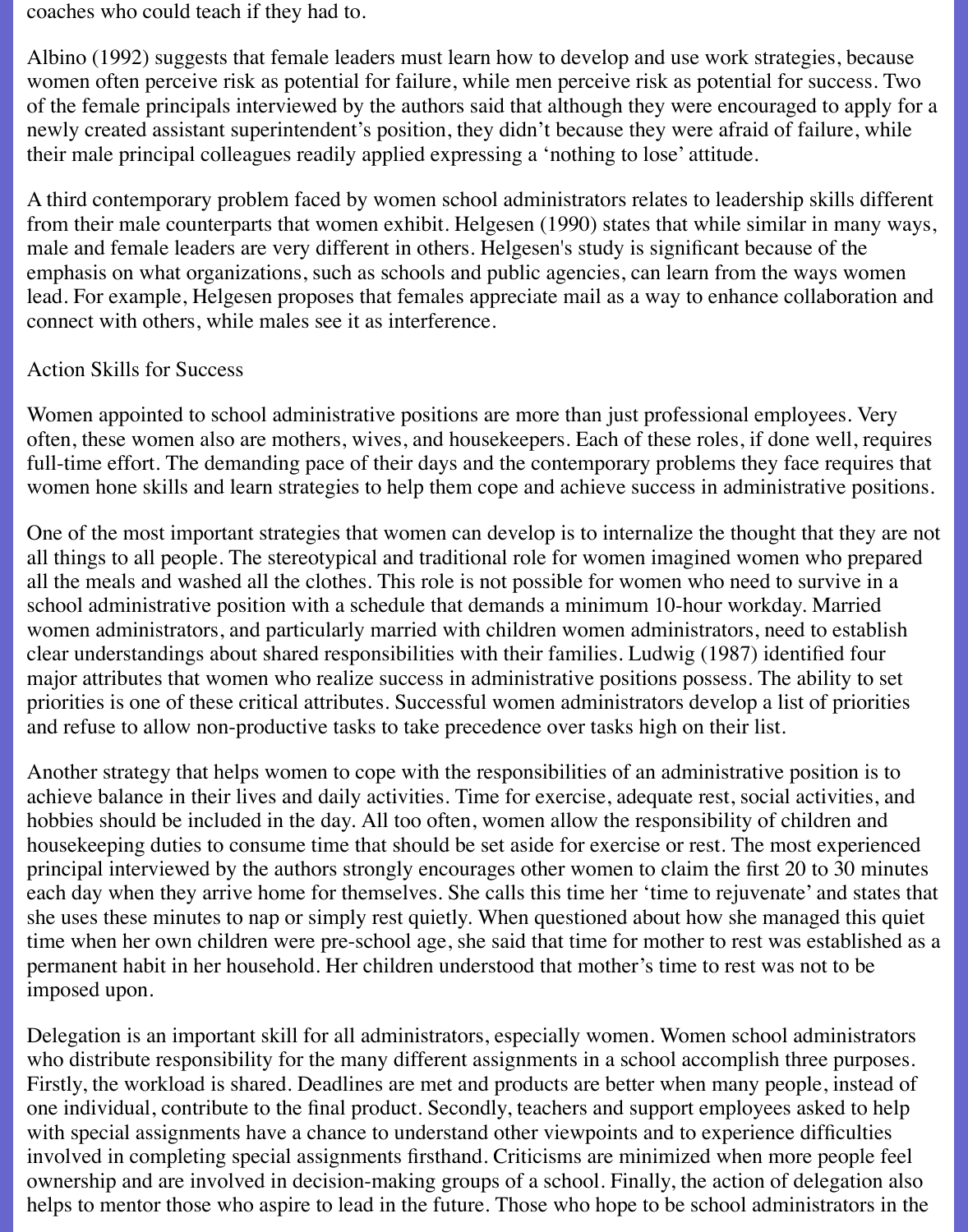future gain valuable insights from opportunities to identify all factors involved in completing an assignment or resolving a problem and from experiencing the consequences for selecting the best option for the situation.

Helgesen (1990), Gupton and Slick (1996) and Hale (1998) proposed that women also realize professional benefits from networking. Networking with other female school administrators is a measure that helps women deal with daily pressures of the job. Talking with a female school administrator who has shared similar experiences of frustration and discrimination can be reassuring, while sharing the same experiences with a male colleague may elicit a total lack of understanding. The opportunity to voice concerns to others who understand and will respect a confidence can help to place those concerns and difficulties in proper perspective. All of the female school administrators interviewed by the authors described a network of female colleagues on whom they relied for support and encouragement.

In response to this need, more and more professional and community organizations are organizing seminars 'just for women.' These sessions offer encouragement, information, and the chance to meet professional women from many different geographic regions of the country. Also, women participants represent school administrators and managers from many different fields. Mail and email lists sometimes are developed during these conference sessions to provide a communication network for participants to 'stay in touch.'

Acknowledging that women possess leadership skills and approaches that are different than men also is an important action skill for women to develop. Recognizing gender differences affords women the courage to prepare to take risks. Establishing frameworks for assessing possible consequences, as well as benefits, prompts women to accept assignments previously relegated to men. Women need to prepare to take risks when encouraged and to build on the strengths of their gender. Helgesen's (1990) conclusion that women see mail as a way of connecting supports the usefulness of time devoted to personal notes, such as thank-you notes, which results in positive feedback to others and highly positive public relations moments..

Moreover, women have opportunities to capitalize on the natural instinct for women to nurture others. When asked why she did not choose to advance from the principalship to a superintendency, Margaret Jaskulek, principal in Harrisburg, Pennsylvania, recounted the satisfaction she realized from helping a student with a serious personal problem. Jaskulek stated, "That's why I don't want to leave this office" (Newton, 2000, p. 7A).

Ludwig (1987) conducted a study to identify attributes of successful women leaders. She concluded that major attributes possessed by women who succeed are a strong sense of self, the ability to work hard and set priorities, interpersonal skills, and the ability to strategize. In her study of verbal and nonverbal micropolitical communication of female school principals, Carr (1994) concluded that communication styles of female principals were characterized by strong interpersonal relationships rather than interpersonal dominance; the use of environmental framing and ceremony as micropolitical strategies to mobilize support; promotion of the welfare of others; involvement with mentors, and use of language that reflects goals of persuasion, collaboration, consensus, and affiliation.

## Conclusion

The new millennium offers promise for female school administrative candidates to maintain the momentum of the 20th century for women educators to gain professional advancements. Business, industry, and educational agencies continue efforts in the year 2001 to increase the number of female managers, supervisors, and administrators. School districts in California and Texas have held seminars specifically to encourage women to apply for superintendent positions (Newton, 2000). What women who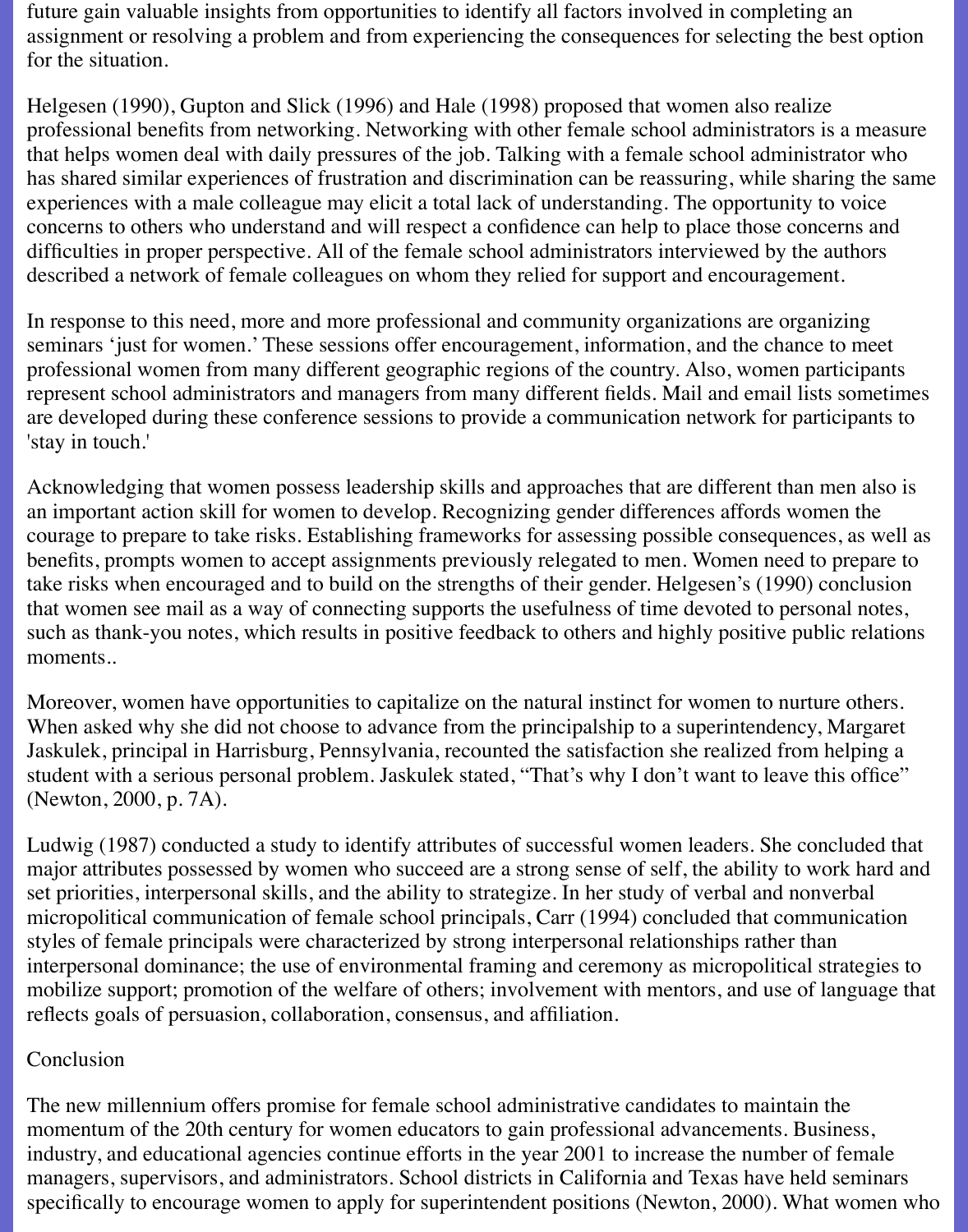aspire to serve as school administrators must do now is to view current problems from the perspective of the female principal's desk. Identifying problems that women who aspire to be school administrators face is an important component in the process of increasing opportunities for women who seek advancement. Observations and studies related in this article contribute to insights that help women develop skills and techniques to achieve their professional goals. Using action skills to address contemporary problems faced by female school administrators enables current candidates to achieve success.

References

Aburdene, P. , Naisbitt, J. (1992). *Megatrends for women*. New York: Villard.

Albino, J. (1992). Strategy, the dirty word that women must learn. *Educational Record*, 73 (2), 47-51.

Carr, C. S. (1994, April). *Verbal and nonverbal micropolitical communication of female school principals.* Paper presented at the annual meeting of the American Educaitonal Research Association, new Orleans, LA.

Daresh, J. (2001). *Supervision as proactive leadership. Prospect Heights,* Illinois: Waveland Press, Inc.

Gilligan, C. (1992). *In a different voice: Psychological theory and women's development.* Cambridge, MA: Harvard University Press.

Gupton, S. , Slick, G. (1996). *Highly successful women administrators.* Thousand Oaks, CA: Corwin Press.

Hale, R. (1998). The development of career paths of women executives in J. Irby & G. Brown (Eds.), *Women leaders structuring success* (pp. 83-87 ). Dubuque, IA: Kendall/Hunt.

Helgesen, S. (1990). *The female advantage: Women's ways of leadership.* New York: Doubleday.

Imbra, C. (1993). *The moral development of female leaders.* Unpublished master's thesis, Benidji State University, Benidiji, Minnesota.

Imbra. C., Steffens, K., McCartney, C., Gerber, S., & O'Neill, E. (1995). *Social systems, girls, and self esteem: A report on the impact of social systems on the development of self esteem in girls.* Minnesota Women's Fund Monograph. Minneapolis, Minnesota.

Ludwig, J. (1987, January). *What do you do when you run the zoo?* Paper presented at the Conference on Women in Academic Administration, Orlando, FL.

Newton, C. (2000, October 26). Women superintendents are rarity in school systems. *Mobile Register,* p. A7.

Tallerico, M. (2000). Why don't they apply? *American School Board Journal,* 187 (11), 56-58.

Authors

**Dr. Agnes E. Smith** is an Assistant Professor in the College of Education at the University of South Alabama.

**Dr. Rosalind P. Hale** is an Associate Professor and Chair for the Division of Education at Xavier